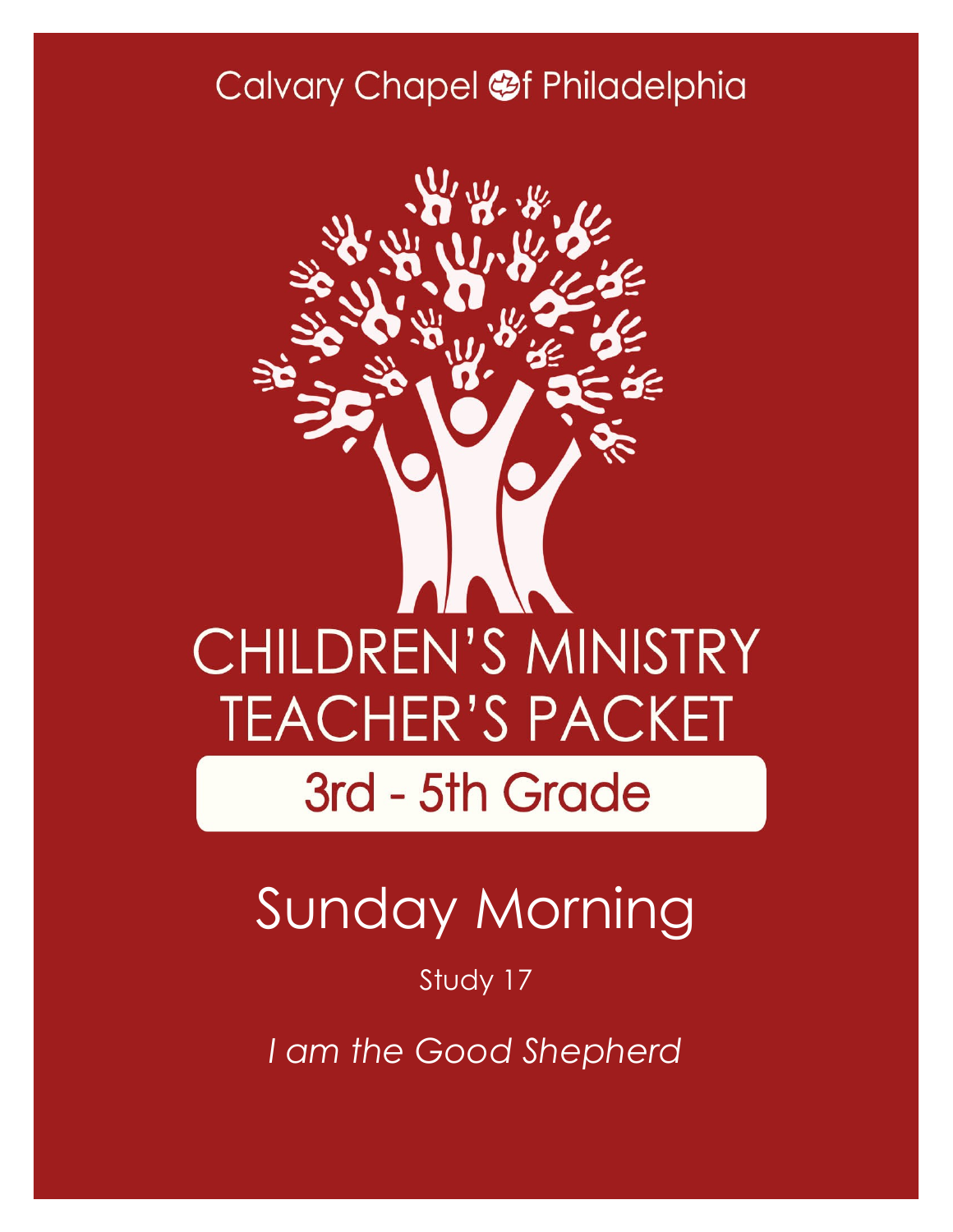### The Good Shepherd

The Objective is the key concept for this week's lesson. It should be the main focus of the study.

These are the key verses that you will find helpful in teaching your study this week. The "Main passage" is the basis of the study, where the other verses support the objective of the lesson.

There is a memory verse for the students that relates to every study. If a student can memorize the verse for the following week you may give them a prize from the "reward box" found on your cart.

An introductory activity or question that will settle the class, draw their attention to the study and prepare their hearts for God's Word.

**Objective To portray the sheep-shepherd relationship between man and Christ. To demonstrate what it means that Christ is our Shepherd, highlighting that out of love the Good Shepherd lays down His life for the sheep.**

#### **Key Verses**

John 10:7-18—Main Teaching Passage 1 Samuel 17:34-36 Matthew 18:12-14 Psalm 23:2 Romans 5:8 1 Peter 3:18

#### **Memory Verse** - Isaiah 53:6

"All we like sheep have gone astray; We have turned, every one, to his own way; And the Lord has laid on Him the iniquity of us all."

### **Hook**

Review last weeks memory verse: John 16:33.

Create two columns on the board with the headings, "Predator" and, "Prey." Have the students make a list of all the most vicious predators they can think of. In the second column, have them make a list of all the animals that get eaten by the other list. However, have them include any defenses that those animals might have (turtles have shells, chameleons have camouflage, etc.) Finally, make a third column with the heading, "Helpless" and underneath it write down in big letters "SHEEP."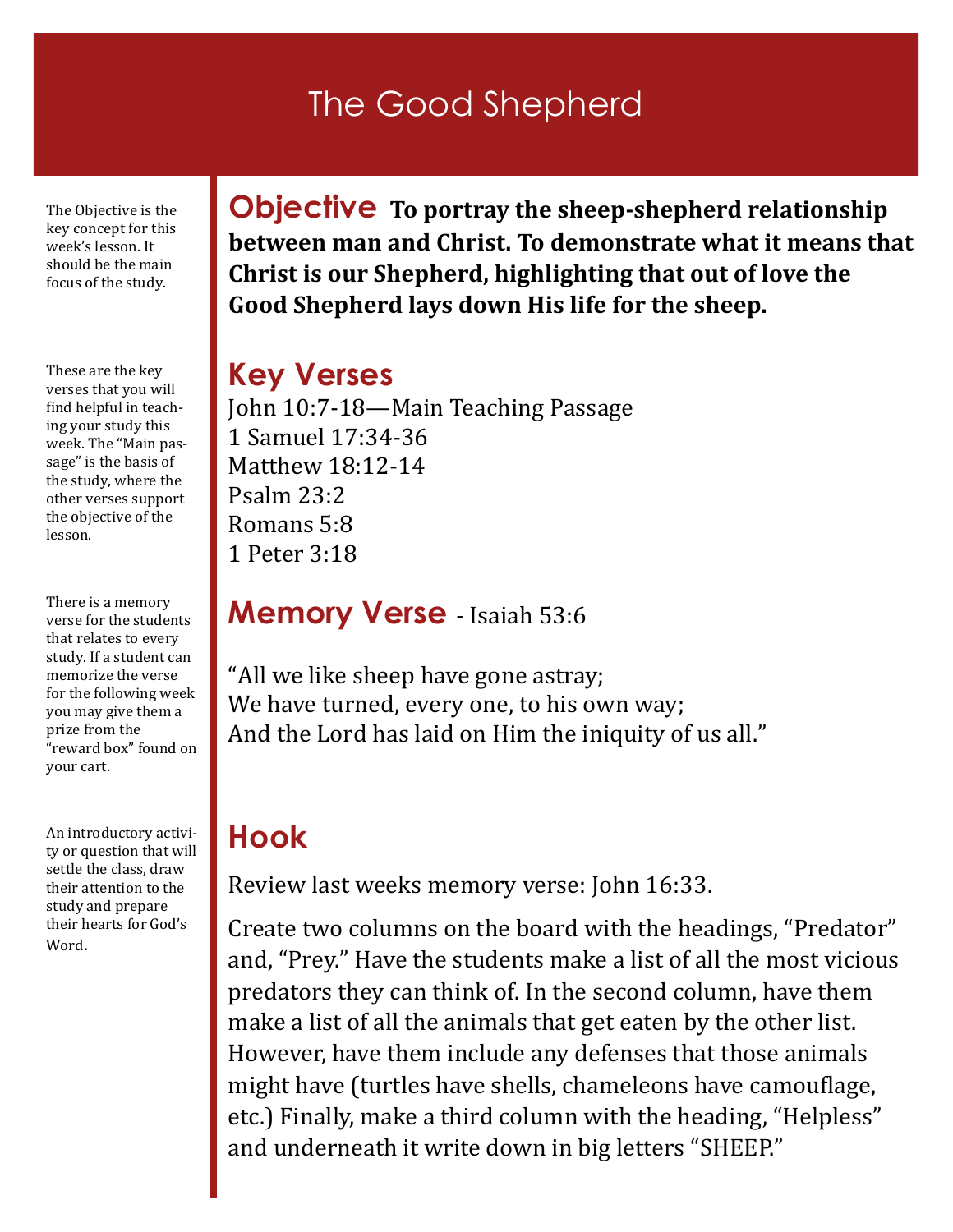What does the Bible say? This is where we will read a passage or series of passages that teach on the subject of the day.

The interpretation/ exegesis of the passage. What does this passage mean? How does this passage apply to my life?

# BOOK

LOOK

In last week's study we looked at Jesus being the door for the sheep, protecting them from the thieves that want to kill, steal and destroy. In this week's study, Jesus takes the analogy one step further, declaring that not only is He the door for the sheep, but He is the Good Shepherd. The Good Shepherd in this case is distinguished from the hireling, who at the first sign of danger flees, leaving the sheep to their fate.

In 1 Samuel 17:34-36 when David was about to face Goliath, He gave us a great example of what it means to "lay down your life for the sheep." He said that not only did he fight off and lions and bears, but when they took sheep from the flock, David went and chased them down, killing both lions and bears in order to save the sheep's life. Christ declares that unlike the hireling, who doesn't care about the sheep, the very reason He lays down His life for us is because of His great love for us (Romans 5:8).

Unfortunately for us, the label of "sheep" we are given in John 10 and Isaiah 53 is not a compliment. We are sheep, and when it comes to intelligent behavior, sheep rank right at the bottom. Sheep are easily distracted, have a terrible sense of direction, wander off aimlessly, and blindly follow one another. The following story from USA Today highlights just how idiotic sheep are:

#### **450 sheep jump to their deaths in Turkey**

ISTANBUL, Turkey (AP) — First one sheep jumped to its death. Then stunned Turkish shepherds, who had left the herd to graze while they had breakfast, watched as nearly 1,500 others followed, each leaping off the same cliff, Turkish media reported.

In the end, 450 dead animals lay on top of one another in a billowy white pile, the Aksam newspaper said. Those who jumped later were saved as the pile got higher and the fall more cushioned, Aksam reported. "There's nothing we can do. They're all wasted," Nevzat Bayhan, a member of one of 26 families whose sheep were grazing together in the herd, was quoted as saying by Aksam. The estimated loss to families in the town of Gevas, located in Van province in eastern Turkey, tops \$100,000.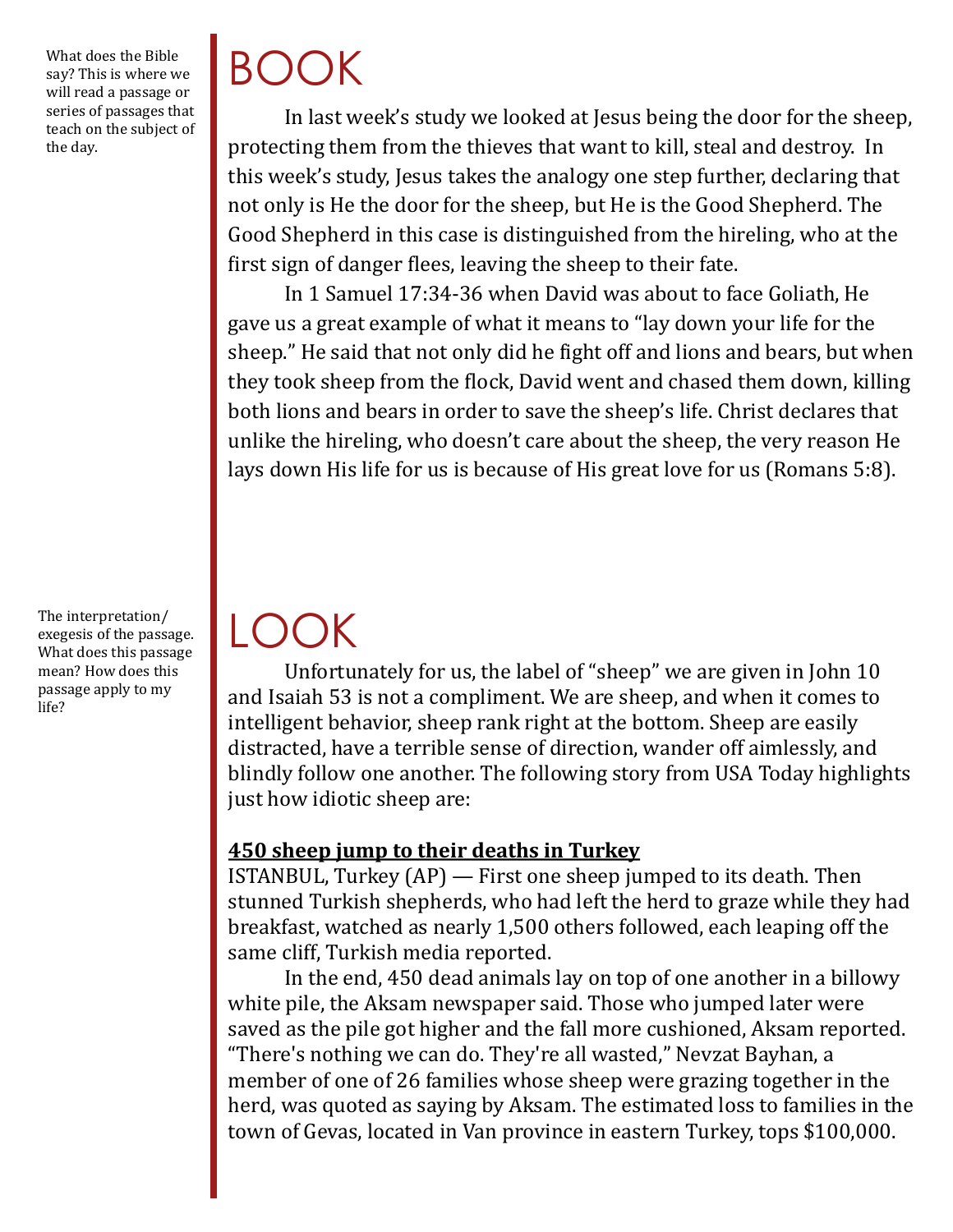## LOOK (Continued)

The truth is that sheep need a shepherd. They need someone who is going to care for them and protect them from predators, but also from themselves. You and I are just like sheep. We blindly follow each other into danger. We get lost and can't find our way back home. The difficult part for us is there are a million different things out there offering to be our shepherd. We are pulled at and called to by all kinds of things wanting us to follow them right off cliffs. All of us need to decide who or what we are going to follow, and just like Christ says in John 10, there is a simple test. When trouble comes, when life gets difficult, when we look for something to help us out, are the people or things that we have given our lives to around to save us, support us, and pull us up out of trouble? Are the people that we are following telling us not to do things that will hurt us? Or do they encourage us to sin?

Christ is THE Good Shepherd, not just because He "makes me lie down in green pastures and leads me beside still waters," (Psalm 23:2) but because when we were lost and dying, He rescued us. We were being carried into eternal separation from God and He chased us down and saved us. Our passage ends by telling us that "He laid his life down willingly." Christ Jesus loves you so much that He willingly gave up His life so that you in turn can "have life more abundantly." 1 Peter 3:18 says, "For Christ also suffered once for sins, the just for the unjust, that He might bring us to God."

We all have a choice that we have to make in life: will we follow the Good Shepherd, who has proven His love for us by giving up His own life, or following a false shepherd, who when the going gets tough, just gets going?

What is my response to this passage of Scripture? How should my life change according to what this passage teaches me? What are the practical things I can do throughout the week to make this true in my life?

## TOOK

As a class, memorize Isaiah 53:6.

**Pray:** Thank the Lord that He is the Good Shepherd and praise Him for laying down His life so that we can have life in abundance. Ask that we would have ears to hear His voice and to follow Him.

Parent Question: (As a family, read Matthew 18:12-14.) Why does the Shepherd leave the flock to save one sheep?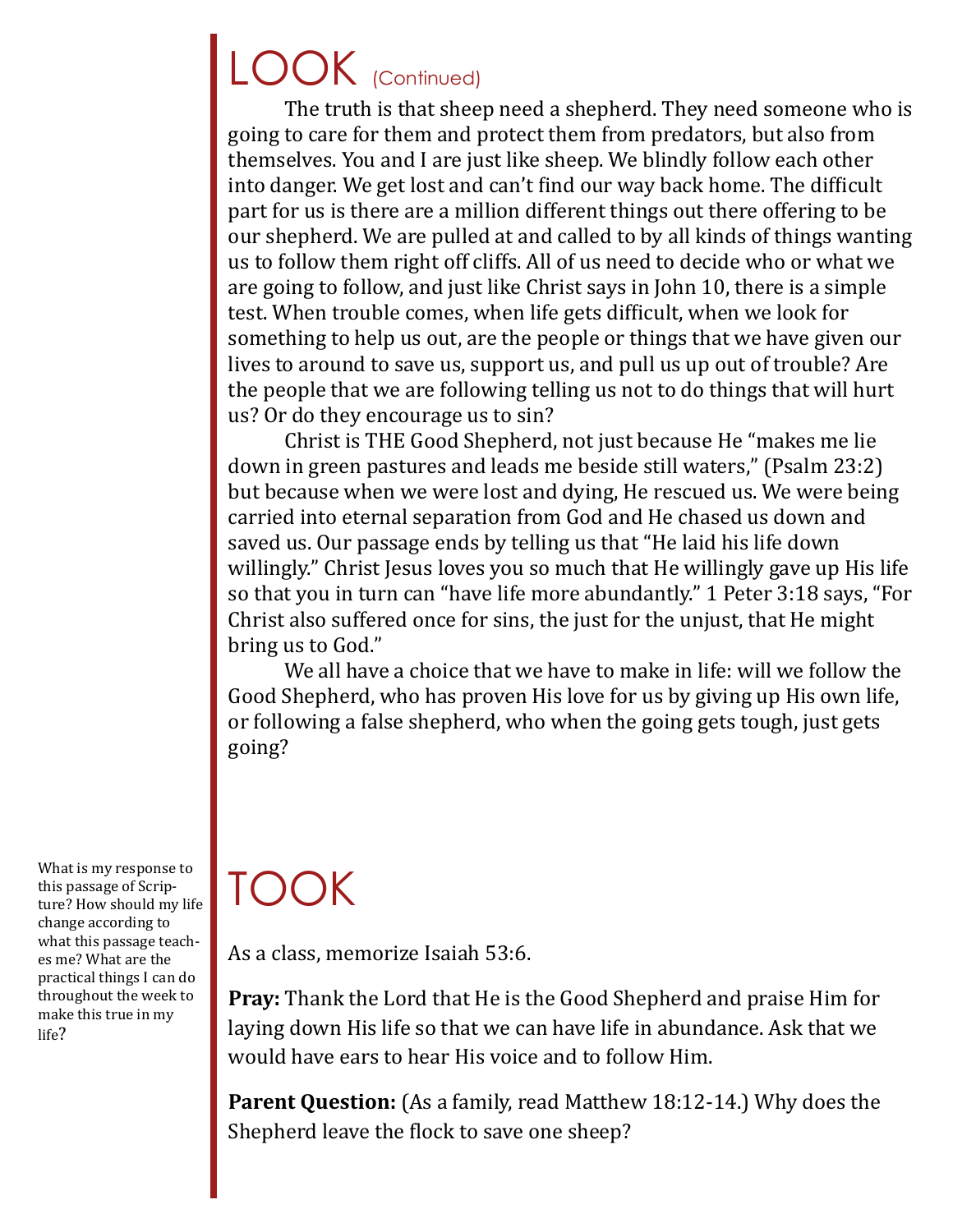## FURTHER STUDY

### **Commentary on John 10 by David Guzik**

4. (11-15) The good shepherd will lay down his life for the flock.

"I am the good shepherd. The good shepherd gives His life for the sheep. But a hireling, *he who is* not the shepherd, one who does not own the sheep, sees the wolf coming and leaves the sheep and flees; and the wolf catches the sheep and scatters them. The hireling flees because he is a hireling and does not care about the sheep. I am the good shepherd; and I know My *sheep,* and am known by My own. As the Father knows Me, even so I know the Father; and I lay down My life for the sheep."

a. **The good shepherd gives His life for the sheep**: The bad shepherd thinks the flock exists for his benefit, but the **good shepherd** lives (and dies) for the good of the sheep.

- The good shepherd sacrifices for the sheep
- The good shepherd knows his sheep
- · The good shepherd is known by the sheep

b. The faithful pastor will, as an under-shepherd, display the same characteristics as the Good Shepherd. He will sacrifice for the sheep, know the sheep, and be known by them. He will be a **shepherd** and not a **hireling** who **does not care about the sheep**.

i. The title *pastor* translates the same ancient Greek word used here for **shepherd**. It is a title that is only rightfully earned, not granted or assumed.

5. (16) Jesus speaks of other sheep.

"And other sheep I have which are not of this fold; them also I must bring, and they will hear My voice; and there will be one flock *and* one shepherd."

a. **Other sheep I have which are not of this fold**: These "other sheep" are Gentile believers, not of the fold of Israel.

b. There is **one flock** and **one shepherd**; but Jesus calls His sheep from more than one **fold** (group of people).

c. **There will be one flock**: The early Christian Bible translator Jerome, when translating his influential Latin version mistakenly translated *one fold* instead of **one flock** in this verse. His Latin Vulgate reading is the erroneous foundation for a doctrine of Roman Catholic exclusiveness.

6. (17-18) Jesus claims to have power over life and death.

"Therefore My Father loves Me, because I lay down My life that I may take it again. No one takes it from Me,